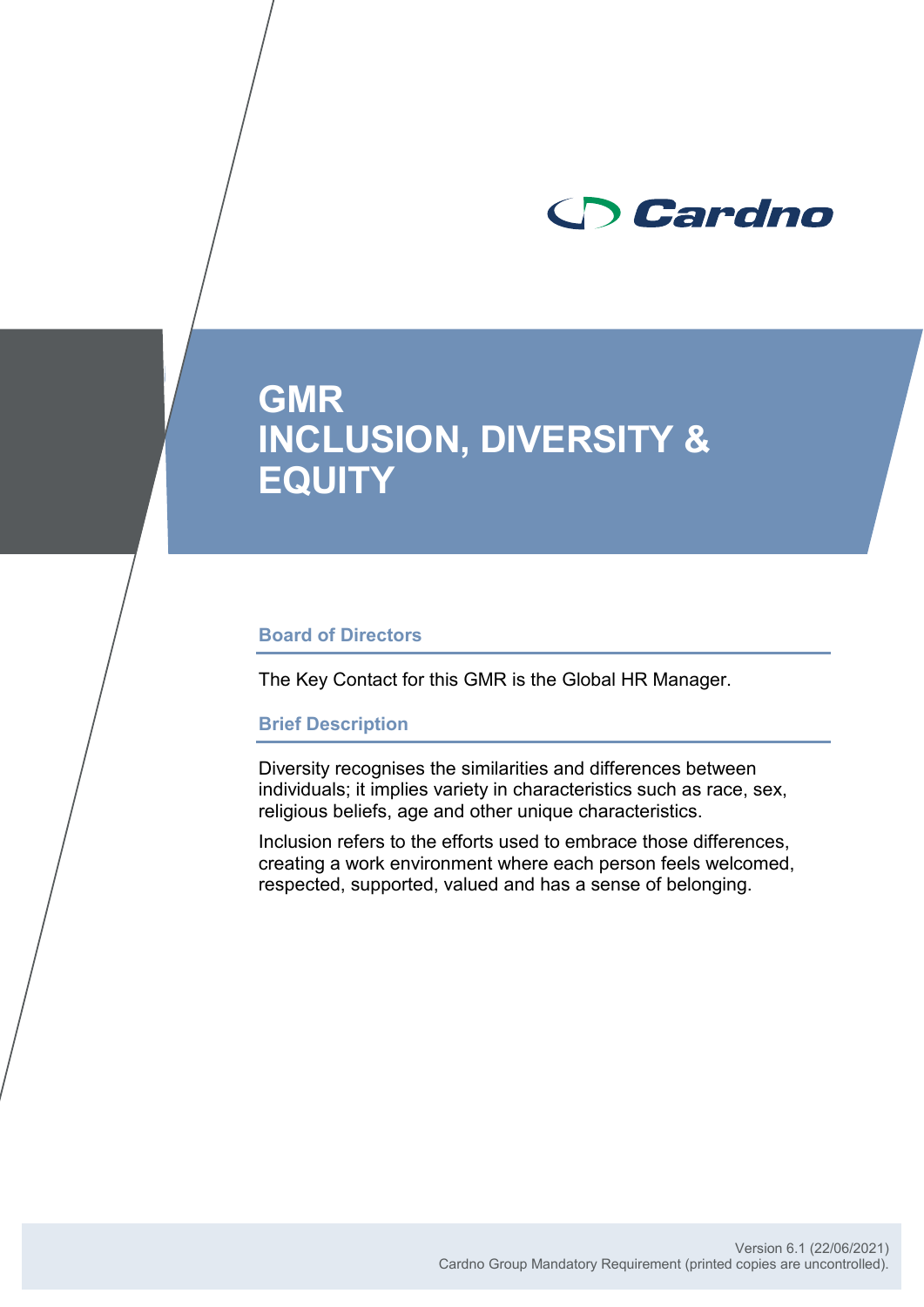

#### **Cardno's Commitment to Inclusion, Diversity & Equity**  $1<sub>1</sub>$

### **People are at the core of our business. What we do is important; how we do it is more important. Building and maintaining a workplace based on inclusion, equity, respect, trust and integrity is fundamental to our inclusive culture.**

To continue to build on our inclusive culture and maintain our diverse workforce; the Cardno Group will:

- > Commit to supporting the Inclusion, Diversity & Equity (ID&E) Council, ID&E Workgroups and Champions by allowing elected representatives time during work hours to undertake the council's activities and by championing ID&E programs in line with [Cardno's ID&E](https://cardno1.sharepoint.com/sites/InclusionandDiversity/Shared%20Documents/Forms/AllItems.aspx?id=%2Fsites%2FInclusionandDiversity%2FShared%20Documents%2FCEO%20Managing%20Director%20Update%20%2Dptember%20%2D%20ID%20Update%5Fdraft%20v0%2E4%2029%2Epdf&parent=%2Fsites%2FInclusionandDiversity%2FShared%20Documents) Strategy.
- > Establish an ID&E Council who will develop the Inclusion, Diversity & Equity Strategy and communicate that strategy and achievements to the business.
- > Require the Regions/Divisions to create Region or Division ID&E actions plans to support specific actions.
- > Reward employees completing the same job, (i.e. within the same Job Family Group and Job Level) equally and consistently using our *Same Job, Same Pay* philosophy.
- > Assess work and promote advancement based on merit, skills, knowledge and accountability in the context of market factors and performance.
- ˃ Use the Position Classification Framework (PCF) as an internal job classification standard.
- > Review people management processes regularly to ensure fair and equitable outcomes.
- ˃ Complete a pay equity gap analysis to ensure priority is placed on underrepresented or vulnerable groups or individuals.
- ˃ Comply with international, national and local regulatory requirements for diversity reporting.
- > Build inclusive teams with a diversity of people, views, opinions and perspectives in our operations.
- ˃ Provide employees with a range of training options for advancement and professional development.
- > Build a safe work environment by taking action against inappropriate workplace behaviour that does not value inclusion, diversity, equity; including discrimination, harassment, bullying, victimisation and vilification.
- > Ensure all employees complete the Workplace Behaviours e-learning module.
- ˃ Ensure that our talent processes, practices and systems are not exclusionary and that all individuals have an equal opportunity to participate.
- ˃ Develop flexible work practices to meet the differing needs of our employees.
- > Foster a culture where employees affected by domestic and family violence (DFV) are supported in the workplace.
- > Incorporate inclusion, diversity and equity into our business practices such as corporate social responsibility initiatives which aim to improve the quality of life of our workforce, their families and the communities in which we operate.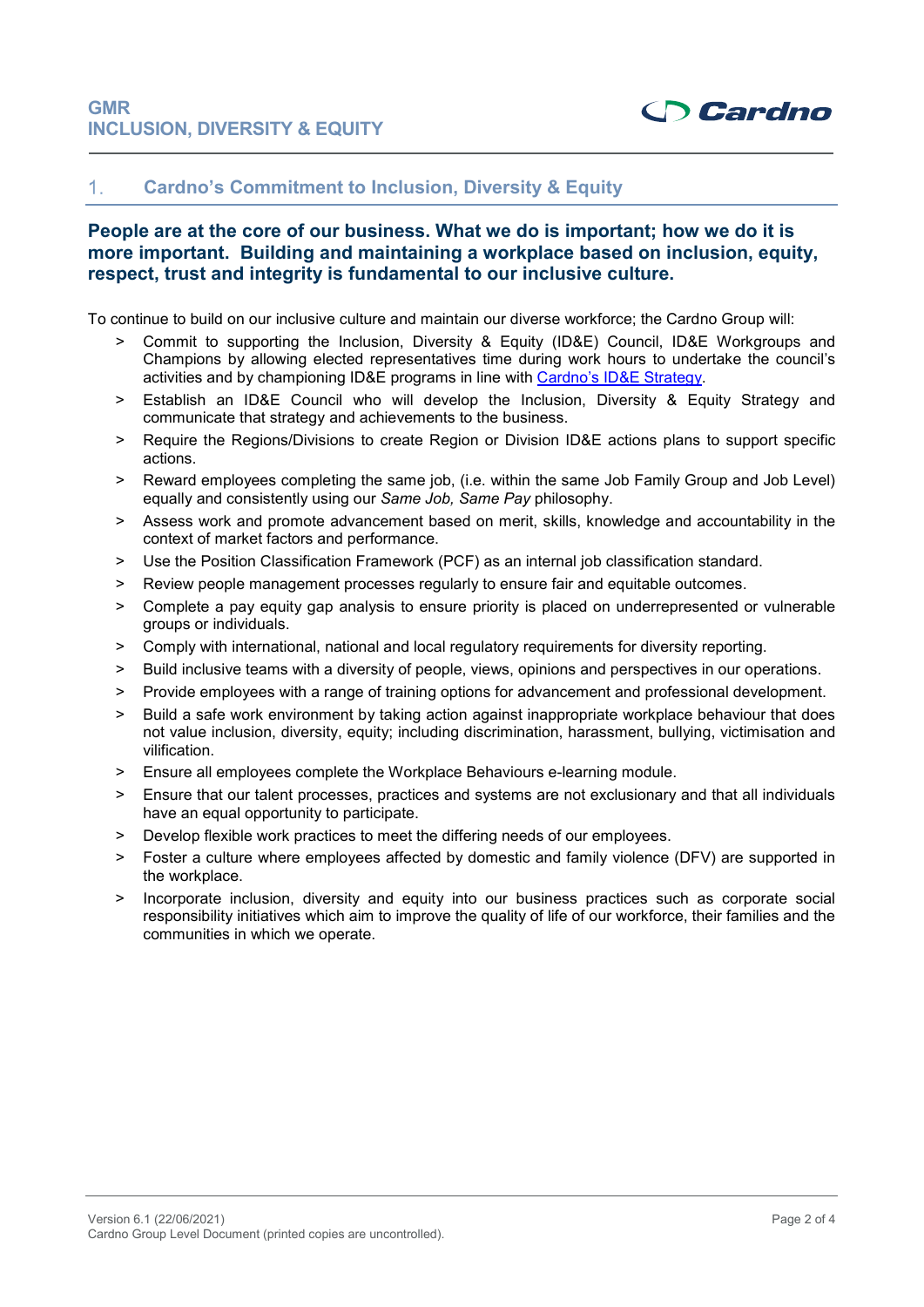#### $2.$ **Diversity – Valuing Differences**

**Diversity can take many forms including gender identity, sexual orientation, family structure, age, multiculturalism (including race, ethnicity and language), religious beliefs, abilities (physical and non-physical), political views, life experience and background, beliefs / worldview and mental health. Each individual has unique qualities that they bring to the workplace. These differences in our people create a working environment that promotes creativity, innovation and development, resulting in business growth and success.**

- > All businesses (Regions/Divisions) and Group functions are required to:
	- Meet the relevant legislative requirements on Non-Discrimination and Equality for the country they work in.
	- Provide an environment that is inclusive, supportive, respectful, welcoming and which accepts and values individual differences and the diversity of our people.
- > Maintain an Inclusion, Diversity & Equity program of works that is aligned to the Global Inclusion, Diversity & Equity Strategy.
- > All employees are required to maintain behaviour in line with [The Cardno Way,](https://cardno1.sharepoint.com/:b:/r/sites/Intranet_Global_Policies/English%20Global%20Policy%20and%20Procedure%20register/Cardno%20Code%20of%20Conduct%20Policy%20-%20The%20Cardno%20Way.pdf?csf=1&web=1&e=14PxBA) Workplace Behaviours course and Regional policies such as the APAC Workplace Behaviours Policy & AME Non-Discrimination/Harassment & Workplace Security & Anti-Violence policy.

#### 3. **Measures and Accountabilities**

- > The Board is responsible for setting measurable objectives to assist Cardno with achieving gender diversity.
- > The Board will report annually on the Group's progress in meeting these objectives and will make recommendations as to their effectiveness.
- > The Board will also report specifically in relation to the respective proportions of men and women on the Board, in senior executive positions and across the whole organisation (including how the entity has defined 'senior executives' for these purposes).

### $4.$ **Cardno's Commitment to Inclusion, Diversity and Equity**

### **Everyone is responsible for ensuring Cardno's workplace is inclusive and creating an environment where our people feel safe, valued, respected and welcomed.**

- ˃ This applies to the Board of Directors, all Cardno staff, contractors, suppliers, consultants, temporary staff and all employees of associated entities of Cardno Limited.
- ˃ All employees are expected to promote and display behaviours that foster an inclusive work environment.
- > Discrimination, harassment, sexual harassment, bullying and/or workplace violence is not tolerated at any level of the business or by anyone. Any instances of this behaviour will result in disciplinary action which could include termination of employment.
- > Any breach of this GMR will be dealt with seriously and may result in disciplinary action or termination.
- ˃ If you believe there has been a breach of this GMR, raise this with your manager or manager's manager or your HR Representative. To escalate externally, employees can use the [whistle blower](https://cardno1.sharepoint.com/sites/CWHotline)  [hotline.](https://cardno1.sharepoint.com/sites/CWHotline)